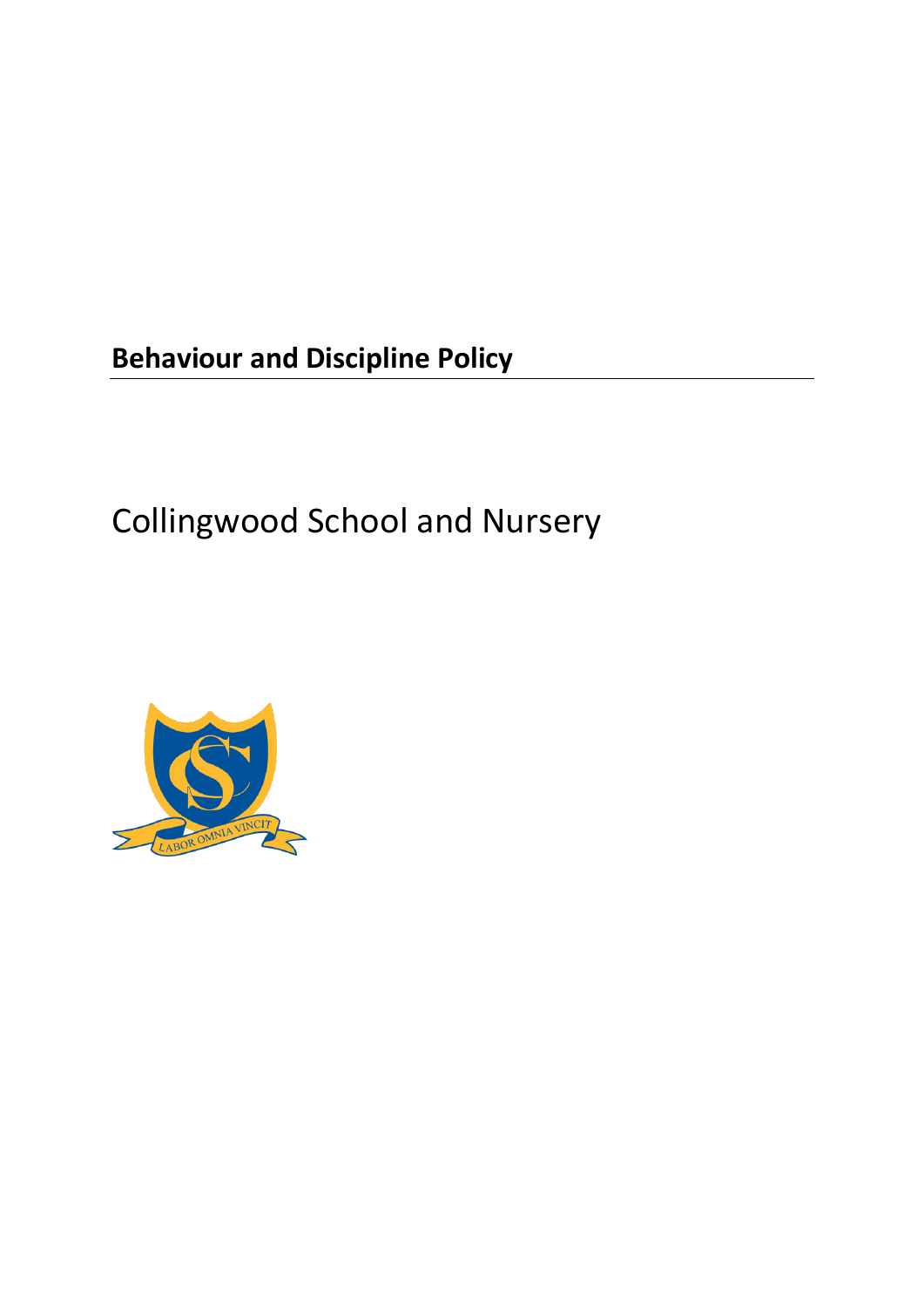# **Contents**

| 1  |  |
|----|--|
|    |  |
| 3  |  |
| 4  |  |
| 5  |  |
| 6  |  |
|    |  |
| 8  |  |
| 9  |  |
| 10 |  |
| 11 |  |
| 12 |  |
| 13 |  |
| 14 |  |
| 15 |  |
| 16 |  |
| 17 |  |
| 18 |  |
| 19 |  |

# Appendix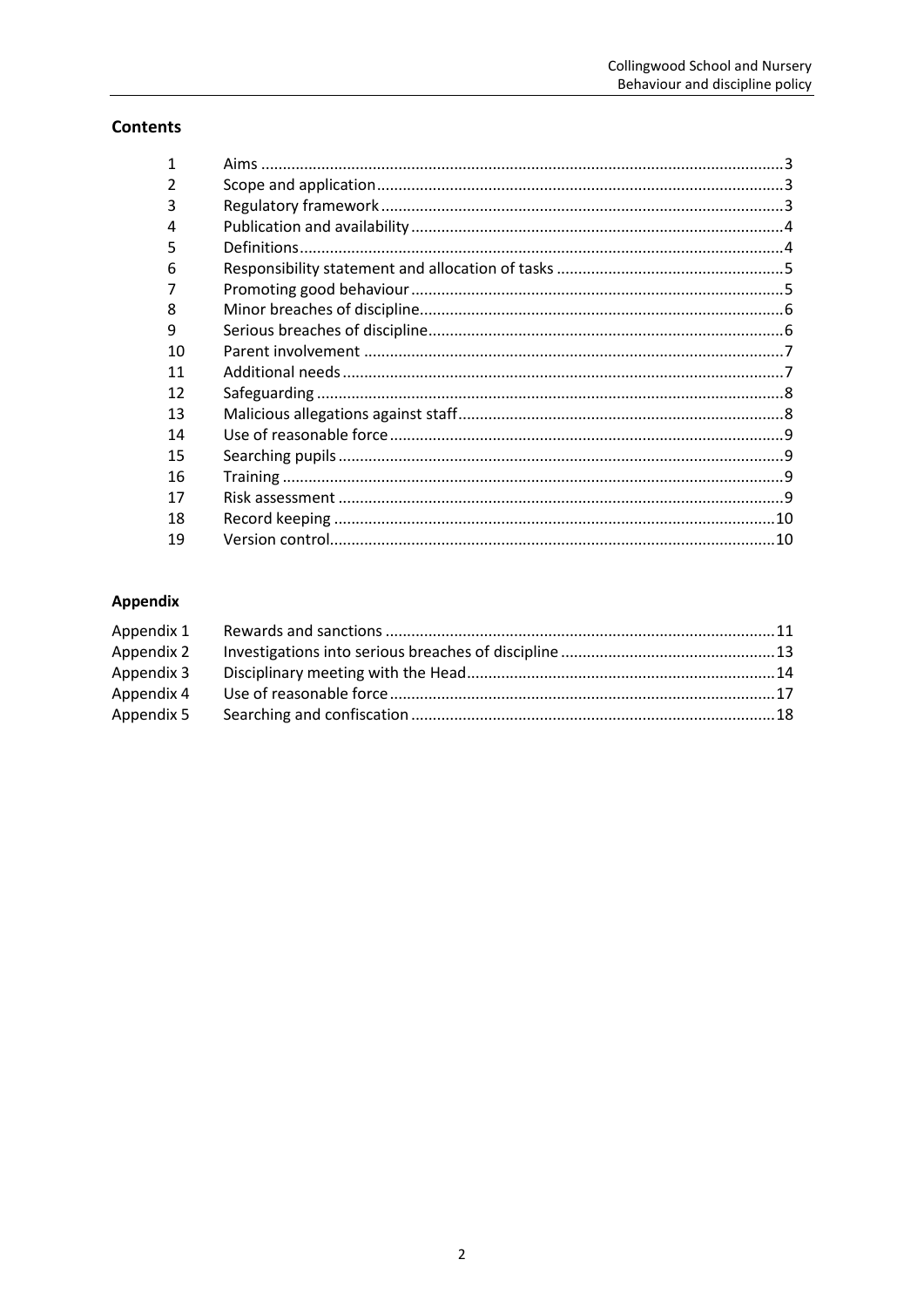## <span id="page-2-0"></span>1 **Aims**

- 1.1 This is the behaviour and discipline policy of Collingwood School and Nursery ('the School')
- 1.2 The aims of this policy are as follows:
	- 1.2.1 to promote good behaviour amongst pupils;
	- 1.2.2 to actively promote and safeguard the welfare of pupils at the School;
	- 1.2.3 to ensure, so far as possible, that every pupil in the School is able to benefit from and make his / her full contribution to the life of the School, consistent always with the needs of the School community;
	- 1.2.4 to encourage pupils to accept responsibility for their behaviour;
	- 1.2.5 to set out the sanctions adopted by the School in the event of pupil misbehaviour.

### <span id="page-2-1"></span>2 **Scope and application**

- 2.1 This policy applies to the whole School including the Early Years Foundation Stage (**EYFS**).
- 2.2 This policy (together with the School rules and all School policies on behaviour and discipline) applies to all pupils at the School and at all times when a pupil is:
	- 2.2.1 in or at School;
	- 2.2.2 representing the School or wearing School uniform;
	- 2.2.3 travelling to or from School;
	- 2.2.4 on School-organised trips;
	- 2.2.5 associated with the School at any time.
- 2.3 This policy shall also apply to pupils at all times and places in circumstances where failing to apply this policy may:
	- 2.3.1 affect the health, safety or well-being of a member of the School community or a member of the public;
	- 2.3.2 have repercussions for the orderly running of the School; or
	- 2.3.3 bring the School into disrepute.

## <span id="page-2-2"></span>3 **Regulatory framework**

- 3.1 This policy has been prepared to meet the School's responsibilities under:
	- 3.1.1 Education (Independent School Standards) Regulations 2014;
	- 3.1.2 *Statutory framework for the Early Years Foundation Stage* (DfE, March 2017);
	- 3.1.3 Education and Skills Act 2008;
	- 3.1.4 Childcare Act 2006;
	- 3.1.5 Data Protection Act 2018 and General Data Protection Regulation (GDPR); and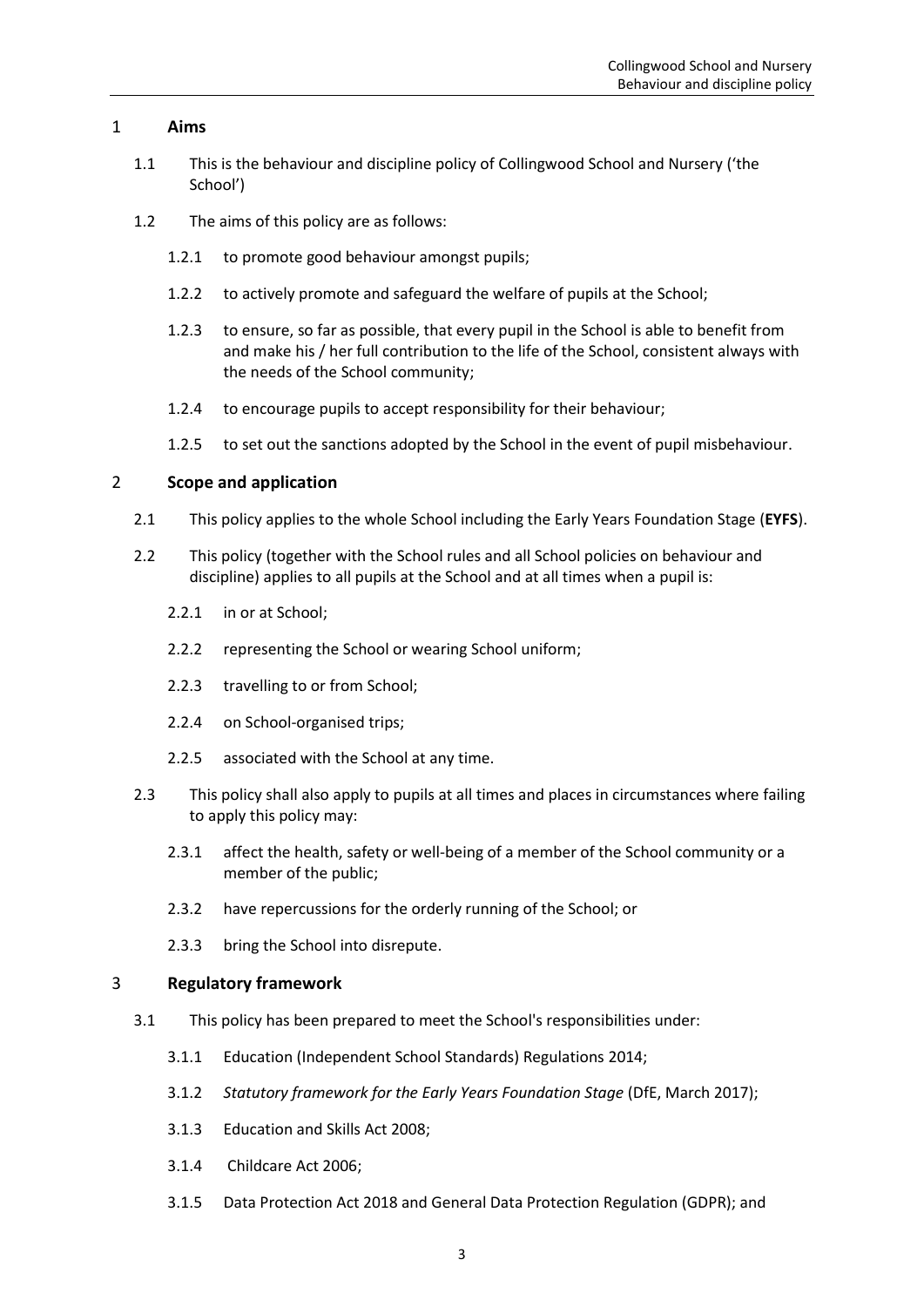3.1.6 Equality Act 2010.

- 3.2 This policy has regard to the following guidance and advice:
	- 3.2.1 Behaviour [and discipline in schools \(DfE, January 2016\);](https://www.gov.uk/government/uploads/system/uploads/attachment_data/file/488034/Behaviour_and_Discipline_in_Schools_-_A_guide_for_headteachers_and_School_Staff.pdf)
	- 3.2.2 Use of [reasonable force](https://www.gov.uk/government/uploads/system/uploads/attachment_data/file/444051/Use_of_reasonable_force_advice_Reviewed_July_2015.pdf) (DfE, July 2013);
	- 3.2.3 [Searching, screening and confiscation: advice for schools \(DfE, January 2018\);](https://www.gov.uk/government/uploads/system/uploads/attachment_data/file/674416/Searching_screening_and_confiscation.pdf)
	- 3.2.4 [Sexual violence and sexual harassment between children in schools and colleges](https://www.gov.uk/government/uploads/system/uploads/attachment_data/file/667862/Sexual_Harassment_and_Sexual_Violence_-_Advice.pdf)  [\(DfE, May Sept 2021\);](https://www.gov.uk/government/uploads/system/uploads/attachment_data/file/667862/Sexual_Harassment_and_Sexual_Violence_-_Advice.pdf) and
	- 3.2.5 [Keeping children safe in education](https://www.gov.uk/government/publications/keeping-children-safe-in-education--2) (**KCSIE Sept 2021**).
- 3.3 The following School policies, procedures and resource materials are relevant to this policy:
	- 3.3.1 acceptable use policy for pupils;
	- 3.3.2 anti-bullying policy;
	- 3.3.3 safeguarding and child protection policy and procedures;
	- 3.3.4 risk assessment policy for pupil welfare;
	- 3.3.5 policy on special educational needs;
	- 3.3.6 expulsion and removal: review procedure;
	- 3.3.7 equal opportunities policy
	- 3.3.8 online safety policy.

## <span id="page-3-0"></span>4 **Publication and availability**

- 4.1 This policy is published on the School website.
- 4.2 This policy is available in hard copy on request.
- 4.3 A copy of the policy is available for inspection from the school reception during the School day.
- 4.4 This policy can be made available in large print or other accessible format if required.

### <span id="page-3-1"></span>5 **Definitions**

- 5.1 Where the following words or phrases are used in this policy:
	- 5.1.1 References to **working days** mean Monday to Friday, when the School is open during term time. The dates of terms are published on the School's website. In the event that the application of this definition is likely to introduce excessive delays, due to intervening School holidays, the School's approach is to take sensible and reasonable steps so as to minimise any hardship or unfairness arising from such delays.
	- 5.1.2 References to the **Head** may include assistant heads.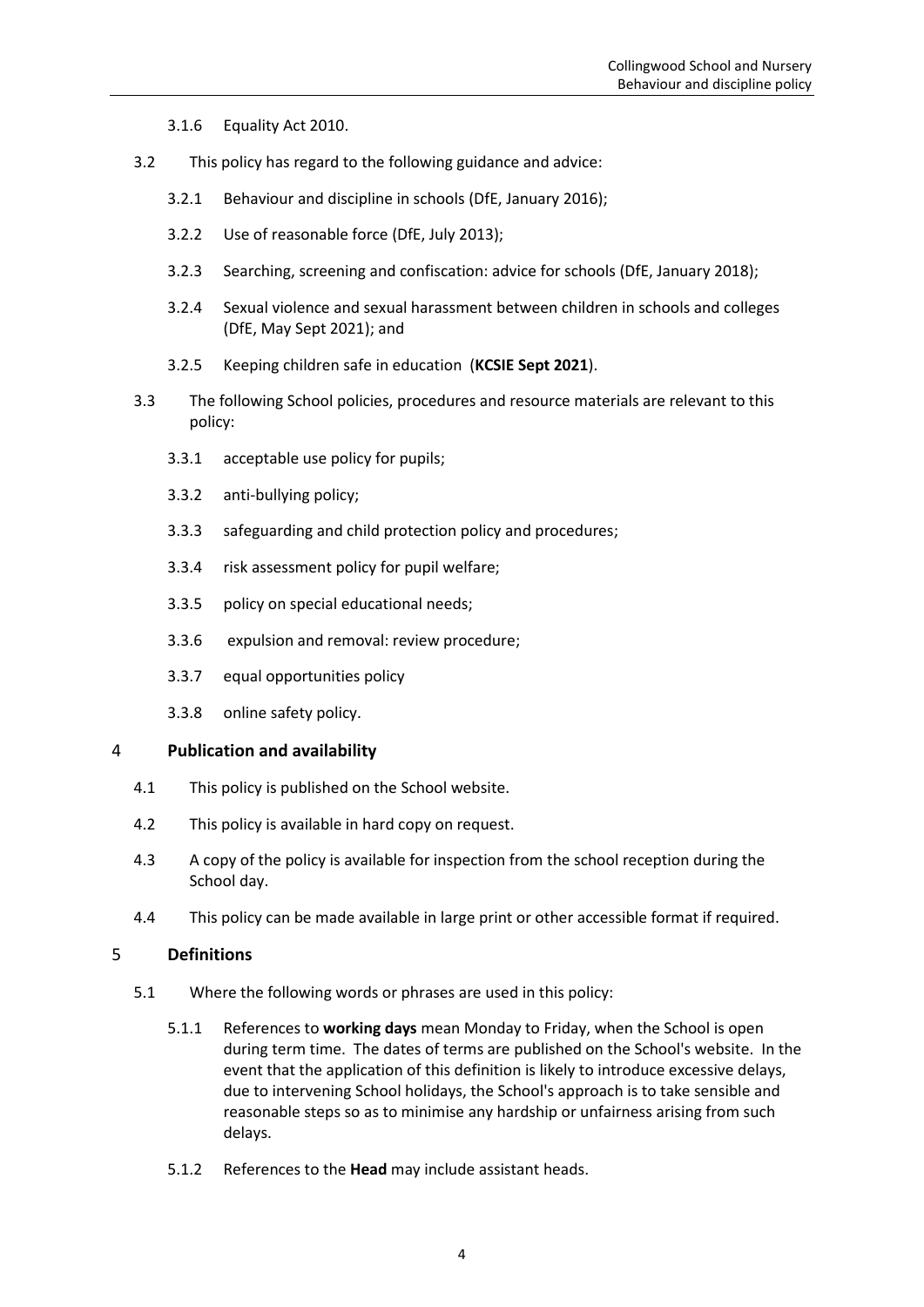- 5.1.3 References to **Parent** or **Parents** includes one or both of the parents, a legal guardian or education guardian.
- 5.1.4 References to the **Review** are to the review by the panel of the Head's decision in accordance with the expulsion and removal: review procedure.

## <span id="page-4-0"></span>6 **Responsibility statement and allocation of tasks**

- 6.1 The Proprietor has overall responsibility for all matters which are the subject of this policy.
- 6.2 To ensure the efficient discharge of its responsibilities under this policy, the Proprietor has allocated the following tasks:

| <b>Task</b>                                                                                                                                           | <b>Allocated to</b> | When / frequency of review            |
|-------------------------------------------------------------------------------------------------------------------------------------------------------|---------------------|---------------------------------------|
| Keeping the policy up to date<br>and compliant with the law and<br>best practice                                                                      | David Sitch         | As required                           |
| Monitoring the<br>implementation of the policy,<br>relevant risk assessments and<br>any action taken in response<br>and evaluating effectiveness      | David Sitch         | As required, and at least termly      |
| Maintaining up to date records<br>of all information created in<br>relation to the policy and its<br>implementation as required by<br>the GDPR        | Leigh Hardie        | As required, and at least termly      |
| Seeking input from interested<br>groups (such as pupils, staff,<br>Parents) to consider<br>improvements to the School's<br>processes under the policy | Leigh Hardie        | As required, and at least<br>annually |
| Formal annual review                                                                                                                                  | Proprietor          | Annually                              |

## <span id="page-4-1"></span>7 **Promoting good behaviour**

- 7.1 Pupils are educated about good behaviour through the operation of the School's curriculum, PSHE programme and the School's pastoral support systems. Pupils are encouraged to act responsibly and, through the operation of this policy, to accept responsibility for their behaviour.
- 7.2 The School understands that rewards can be more effective than punishment in motivating pupils. The ways in which the School may reward good behaviour are set out in [Appendix 1.](#page-10-0)
- 7.3 The School recognises that where challenging behaviour is related to a pupil's disability, use of positive discipline and reward methods may enable the School to manage the pupil's behaviour more effectively and improve their educational outcomes.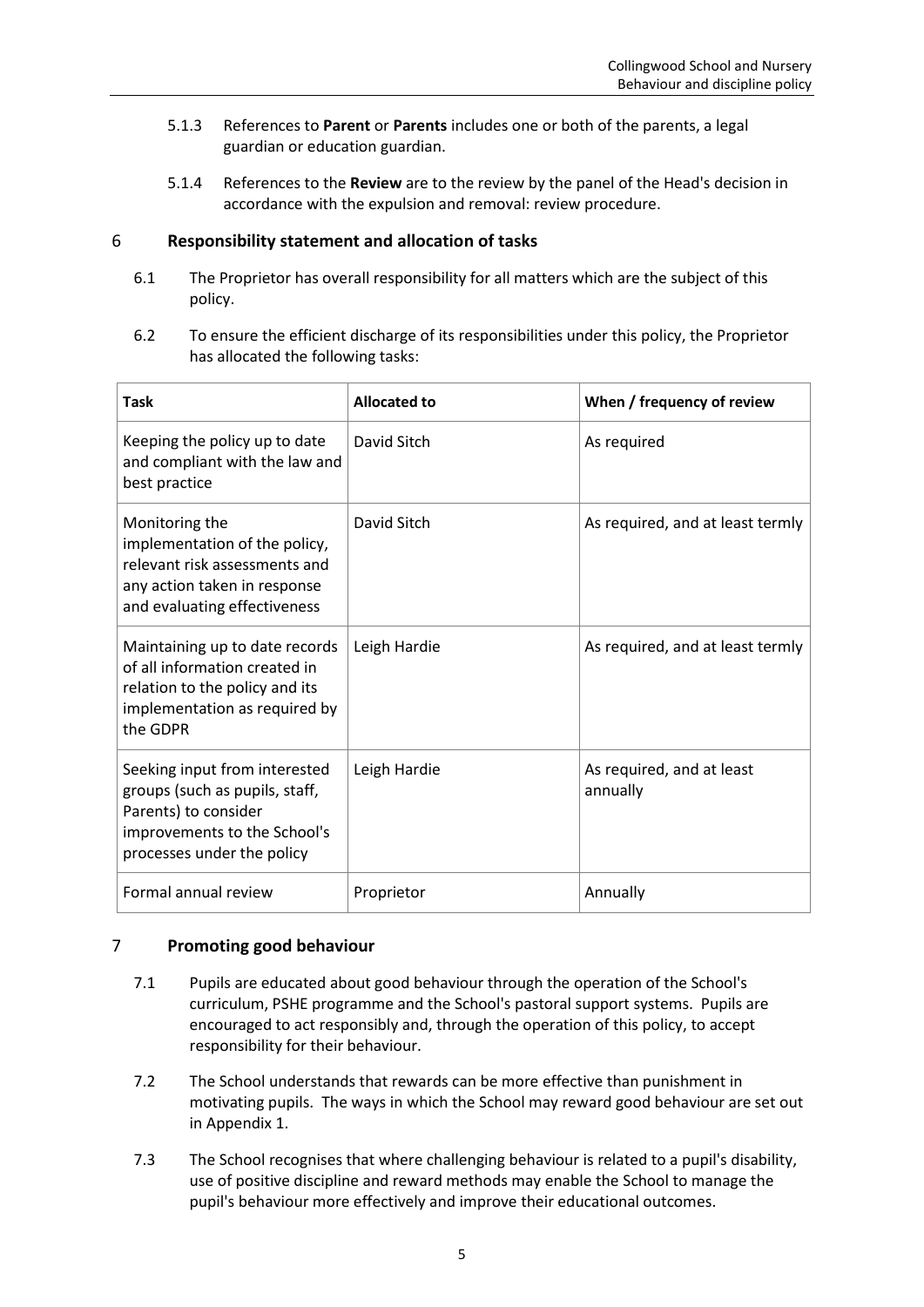## <span id="page-5-0"></span>8 **Minor breaches of discipline**

- 8.1 The School has pastoral support systems in place to assist pupils in managing their behaviour. A range of sanctions are available for those who breach the School rules and policies for behaviour and discipline.
- 8.2 Allegations, complaints or rumours of minor breaches of discipline are dealt with by staff as they occur. Staff may carry out informal interviews with the pupils involved. Low level sanctions may be given (se[e Appendix 1](#page-10-0) for details of possible sanctions).
- 8.3 When considering the appropriate sanction, the risks posed to pupil welfare by an individual's behaviour will be assessed. This may include consideration of how any action taken, sanctions applied or inaction may affect that individual's welfare and, where appropriate, how it may affect other pupils' welfare and / or the School community as a whole.

### <span id="page-5-1"></span>9 **Serious breaches of discipline**

- 9.1 Allegations, complaints or rumours of serious breaches of discipline should be referred to the Head.
- 9.2 The main categories of misconduct which are considered to be serious breaches of discipline include but are not limited to:
	- 9.2.1 supply / possession / use of certain drugs and solvents or their paraphernalia or substances intended to resemble them, or alcohol or tobacco;
	- 9.2.2 theft, blackmail, physical violence, intimidation, racism or persistent bullying;
	- 9.2.3 physical or emotional abuse;
	- 9.2.4 harmful sexual behaviour including sexual violence and sexual harassment;
	- 9.2.5 behaviour in contravention of the School's policies on the acceptable use of technologies or online safety;
	- 9.2.6 supply or possession of pornography;
	- 9.2.7 possession or use of unauthorised firearms or other weapons;
	- 9.2.8 vandalism or computer hacking;
	- 9.2.9 persistent attitudes or behaviour which are inconsistent with the School's ethos;
	- 9.2.10 other misconduct which affects the welfare of a member or members of the School community or which brings the School into disrepute (single or repeated episodes) on or off School premises;
	- 9.2.11 other misconduct specifically provided for in the School's parent contract and School rules.
- 9.3 The range of sanctions for serious breaches of discipline include:
	- 9.3.1 **Suspension:** a pupil may be sent or released home for a limited period either as a disciplinary sanction or as a neutral act pending the outcome of an investigation or pending a Review.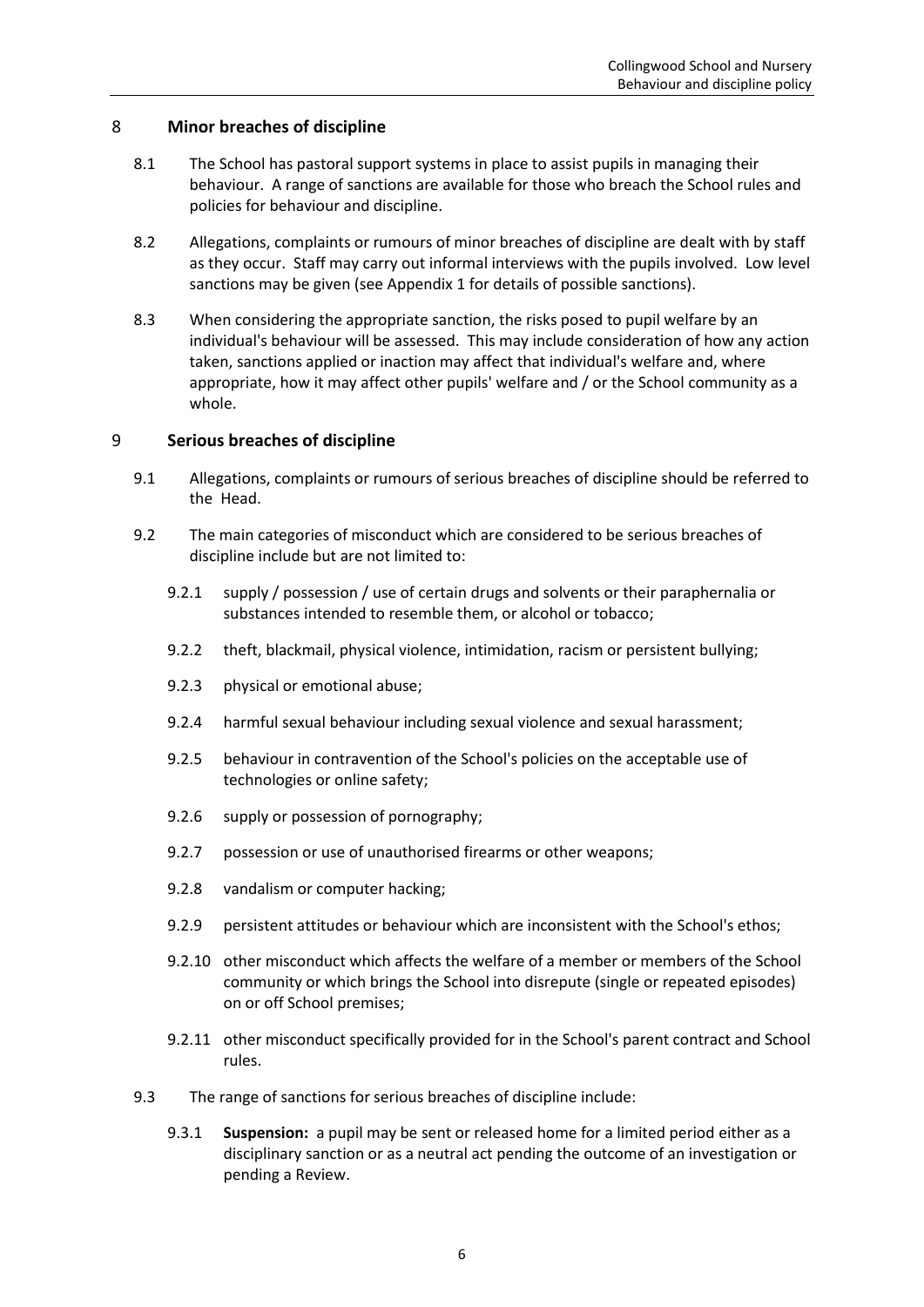- 9.3.2 **Removal**: the parents may be required to the remove a pupil from the School if, after consultation with the Parents and if appropriate the pupil, the Head is of the opinion that:
	- (a) the pupil has committed a breach or breaches of School rules or discipline for which removal is the appropriate sanction; or
	- (b) by reason of the pupil's conduct, behaviour or progress, the pupil is unwilling or unable to benefit sufficiently from the educational opportunities and / or the community life offered by the School; or
	- (c) the Parents have treated the School or members of its staff or any member of the School community unreasonably.

In these circumstances, and at the sole discretion of the Head, the Parents may be permitted to withdraw the pupil as an alternative to removal being required.

- 9.3.3 **Expulsion**: a pupil may be expelled from the School for a very grave breach of discipline or a serious criminal offence. Expulsion is reserved for the most serious breaches.
- 9.4 An allegation, complaint or rumour of a serious breach of discipline will be investigated in accordance with the procedures set out in [Appendix 2.](#page-12-0)
- 9.5 If the findings of the investigation support the allegation, complaint or rumour of a serious breach of discipline, a disciplinary meeting will be held in accordance with the procedures set out in [Appendix 3.](#page-13-0)
- 9.6 The Head is required to act fairly and in accordance with the principles of natural justice.
- 9.7 If a pupil is withdrawn from the School before the conclusion of these disciplinary procedures, the School reserves the right to complete the procedures, in the absence of the pupil and the Parents if necessary, and to make a finding. The School reserves the right to refer to such disciplinary action in references provided for the pupil.

## <span id="page-6-0"></span>10 **Parent involvement**

- 10.1 The School seeks to work in partnership with Parents over matters of discipline, and it is part of the Parents' obligations to the School to support the School rules.
- 10.2 Parents will be informed as soon as reasonably practicable after it becomes clear that the pupil may face disciplinary action for a serious breach of discipline, unless the School is prevented from doing so by the police if they are involved.
- 10.3 Parents will also be notified of disciplinary sanctions for minor breaches of discipline and may be contacted to discuss the matter if it is considered appropriate to do so.

## <span id="page-6-1"></span>11 **Additional needs**

- 11.1 The School will make reasonable adjustments for managing behaviour which is related to a pupil's disability. Staff should seek advice from the Head if they are unsure about how to manage a pupil's behaviour where this is related to a disability.
- 11.2 If there is a concern that a pupil's behaviour is as a result of unmet educational or other needs, advice should be sought from the Head and further action in accordance with the School's policy on special educational needs and learning difficulties will be considered.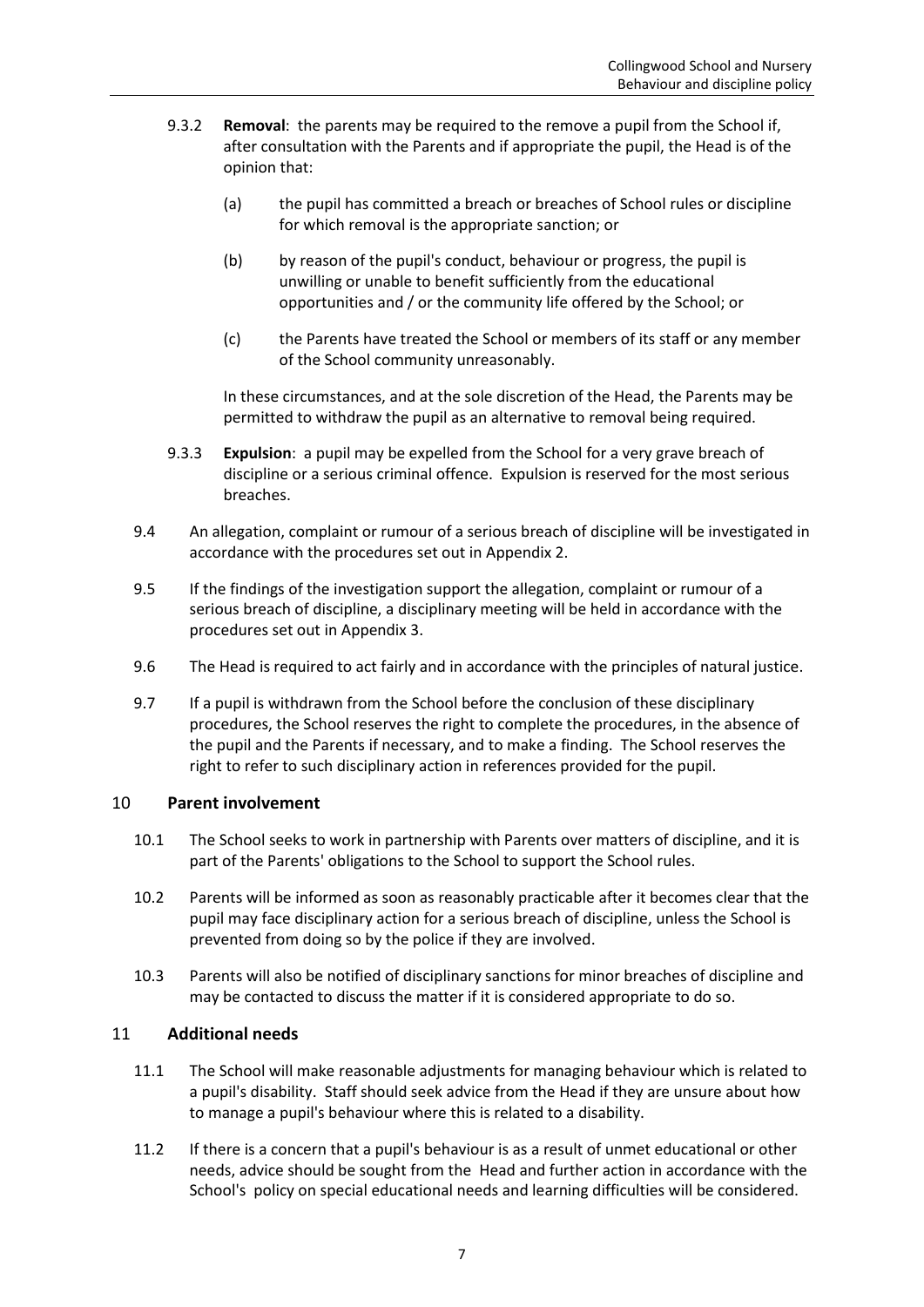11.3 Where Expulsion or Removal needs to be considered, the School will ensure that a pupil with a disability or special educational needs is able to present their case fully where their disability or special educational needs might hinder this.

## <span id="page-7-0"></span>12 **Safeguarding**

- 12.1 Some behaviour by a pupil towards another may be of such a nature that safeguarding concerns are raised. Safeguarding issues can manifest themselves via peer on peer abuse. This includes, but is not limited to (from KCSIE 2021):
	- *•bullying (including cyberbullying, prejudice-based and discriminatory bullying);*
	- *abuse in intimate personal relationships between peers;*

*• physical abuse such as hitting, kicking, shaking, biting, hair pulling, or otherwise causing physical harm (this may include an online element which facilitates, threatens and/or encourages physical abuse);* 

*• sexual violence, such as rape, assault by penetration and sexual assault; (this may include an online element which facilitates, threatens and/or encourages sexual violence);* 

*• sexual harassment, such as sexual comments, remarks, jokes and online sexual harassment, which may be standalone or part of a broader pattern of abuse;*

*• causing someone to engage in sexual activity without consent, such as forcing someone to strip, touch themselves sexually, or to engage in sexual activity with a third party;* 

*• consensual and non-consensual sharing of nudes and semi nudes images and or videos (also known as sexting or youth produced sexual imagery);* 

*• upskirting, which typically involves taking a picture under a person's clothing without their permission, with the intention of viewing their genitals or buttocks to obtain sexual gratification, or cause the victim humiliation, distress or alarm; and* 

*• initiation/hazing type violence and rituals (this could include activities involving harassment, abuse or humiliation used as a way of initiating a person into a group and may also include an online element).*

12.2 The School's policy and procedures with regard to peer on peer abuse are set out in the School's safeguarding and child protection policy and procedures. If behaviour and discipline matters give rise to a safeguarding concern, the procedures in the safeguarding and child protection policy and procedures will be followed).

### <span id="page-7-1"></span>13 **Malicious allegations against staff**

- 13.1 Where a pupil makes an accusation against a member of staff and there is reasonable suspicion that the accusation has been deliberately invented or malicious, the Head will consider whether to take disciplinary action in accordance with this policy.
- 13.2 Where a Parent has made a deliberately invented or malicious allegation the Head will consider whether to require that Parent to remove their child or children from the School on the basis that they have treated the School or a member of staff unreasonably and compromised the requirement for mutual trust and confidence.
- 13.3 The School will consider whether the police should be asked to consider if action might be appropriate against the person responsible for the allegation.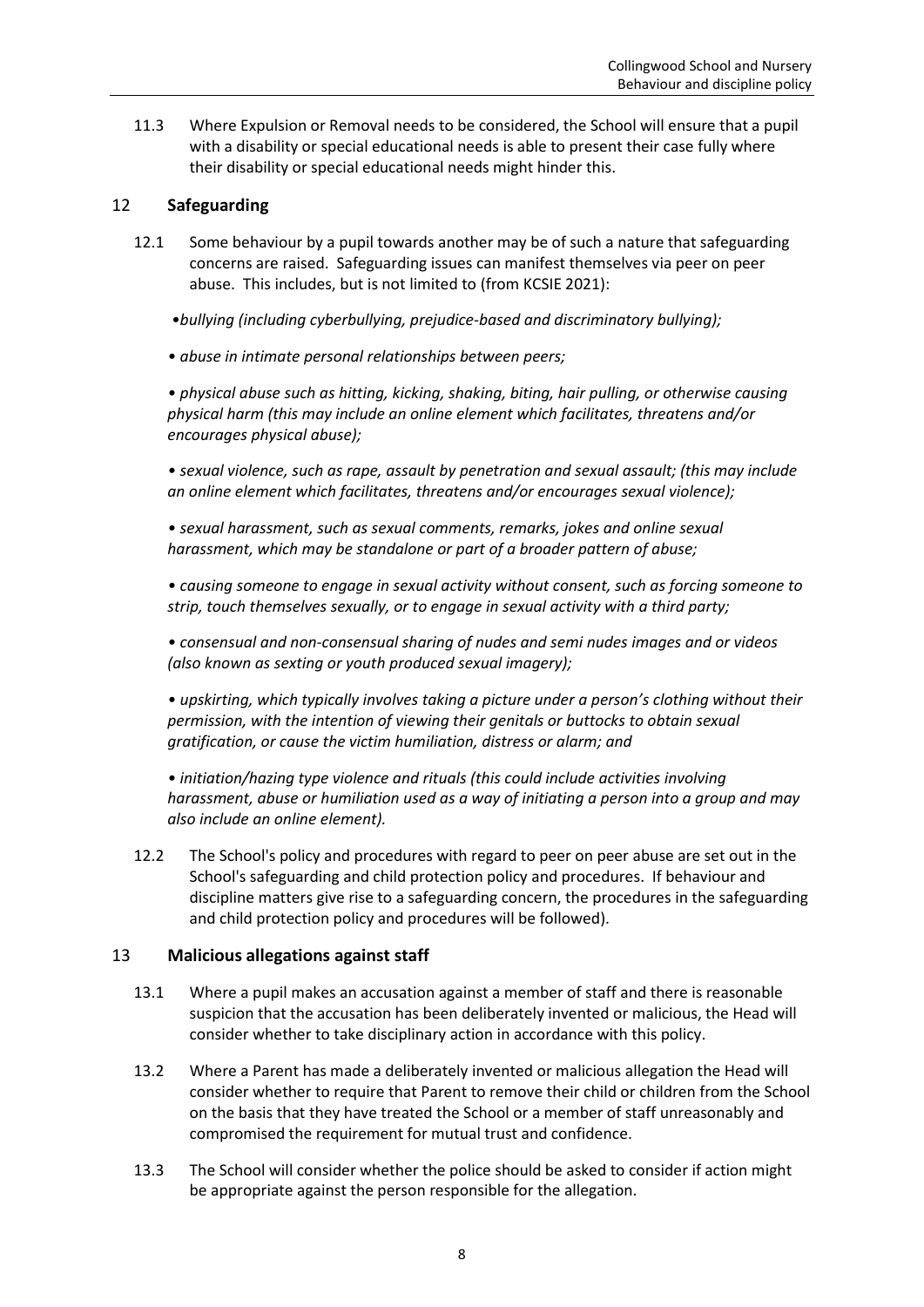13.4 The School will consider a malicious allegation to be one where there is sufficient evidence to disprove the allegation and there has been a deliberate act to deceive.

## <span id="page-8-0"></span>14 **Use of reasonable force**

- 14.1 Any use of force by staff will be reasonable, proportionate and lawful. Reasonable force will be used as set out in [Appendix 4.](#page-16-0) More detailed guidance about the use of reasonable force is provided to staff in the Staff code of conduct.
- 14.2 Corporal punishment is not used at the School and force is never used as a form of punishment.

## <span id="page-8-1"></span>15 **Searching pupils**

- 15.1 **Informed consent**: school staff may search a pupil or their possessions or accommodation with their consent for any item. If a member of staff suspects that a pupil has a banned item in their possession, they can instruct the pupil to turn out their pockets or bag. If the pupil refuses, sanctions will be applied in accordance with this policy.
- 15.2 **Searches without consent**: in relation to prohibited items, the Head, and staff authorised by the Head, may search a pupil or a pupil's possessions, without their consent, where they have reasonable grounds for suspecting that a pupil has a prohibited item in their possession. Please see [Appendix 5](#page-17-0) for the School's policy on searching and confiscation.

## <span id="page-8-2"></span>16 **Training**

- 16.1 The School ensures that regular guidance and training is arranged on induction and at regular intervals thereafter so that staff and volunteers understand what is expected of them by this policy and have the necessary knowledge and skills to carry out their roles.
- 16.2 The level and frequency of training depends on role of the individual member of staff.
- 16.3 The School maintains written records of all staff training.

## <span id="page-8-3"></span>17 **Risk assessment**

- 17.1 Where a concern about a pupil's welfare is identified, the risks to that pupil's welfare will be assessed and appropriate action will be taken to reduce the risks identified.
- 17.2 The format of risk assessment may vary and may be included as part of the School's overall response to a welfare issue, including the use of individual pupil welfare plans (such as behaviour, healthcare and education plans, as appropriate). Regardless of the form used, the School's approach to promoting pupil welfare will be systematic and pupil focused.
- 17.3 Proprietor has overall responsibility for ensuring that matters which affect pupil welfare are adequately risk assessed and for ensuring that the relevant findings are implemented, monitored and evaluated.
- 17.4 Day to day responsibility to carry out risk assessments under this policy will be delegated to the Head who have/has been properly trained in, and tasked with, carrying out the particular assessment.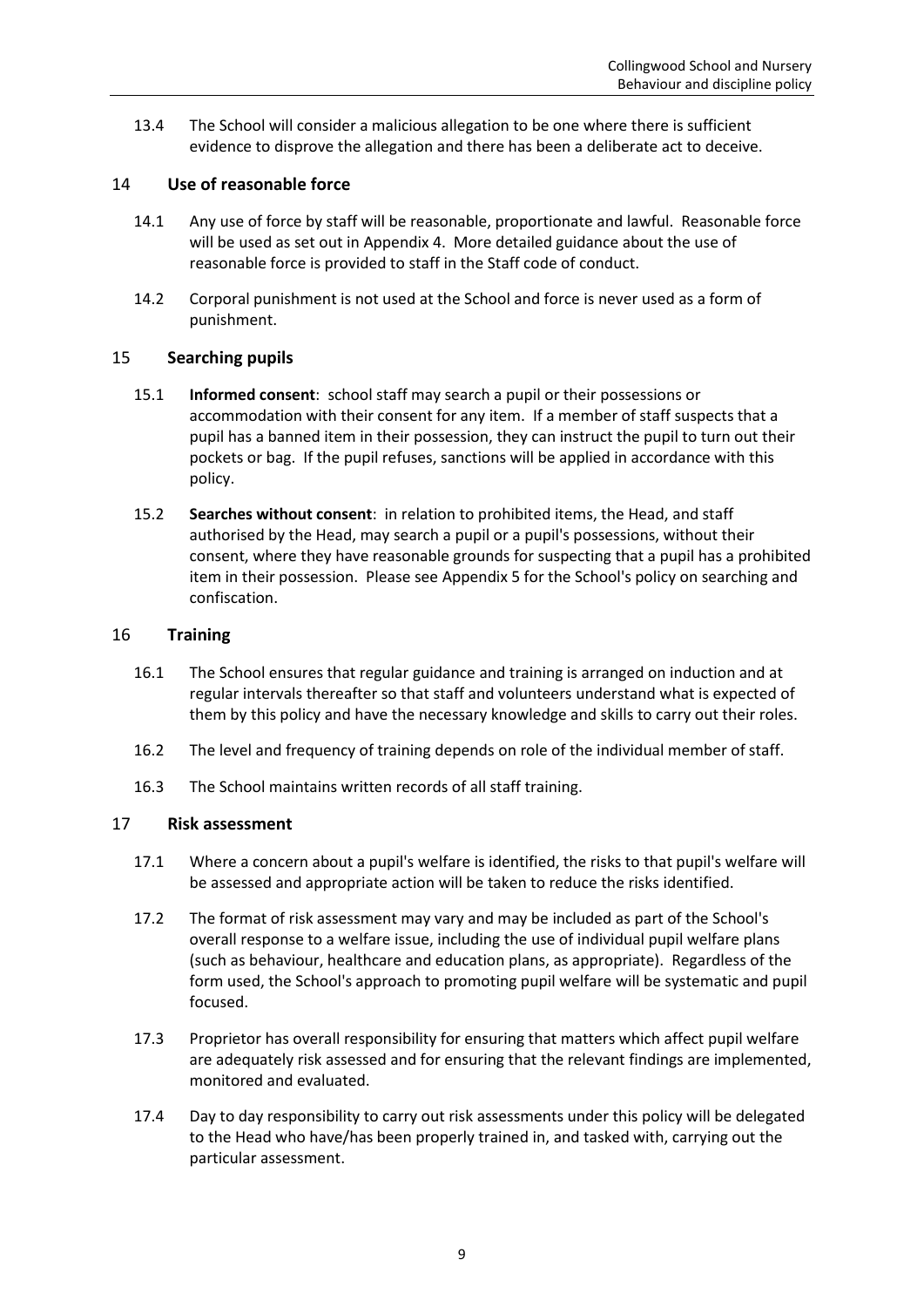## <span id="page-9-0"></span>18 **Record keeping**

- 18.1 All records created in accordance with this policy are managed in accordance with the School's policies that apply to the retention and destruction of records.
- 18.2 A record is kept of sanctions imposed for serious misbehaviour. The record includes:
	- 18.2.1 the name and year group of the pupil concerned;
	- 18.2.2 the nature and date of the offence;
	- 18.2.3 the sanction imposed and reason for it; and
	- 18.2.4 the name of the person imposing the sanction.
- 18.3 This record is reviewed regularly by the Assistant Head (Pastoral) so that patterns in behaviour can be identified and managed appropriately.
- 18.4 The records created in accordance with this policy may contain personal data. The School has a number of privacy notices which explain how the School will use personal data about pupils and parents. The privacy notices are published on the School's website. In addition, staff must ensure that they follow the School's data protection policies and procedures when handling personal data created in connection with this policy. This includes the School's data protection policy and information security policy.

### <span id="page-9-1"></span>19 **Version control**

| Date of adoption of this policy     | September 2020 |
|-------------------------------------|----------------|
| Date of last review of this policy  | September 2021 |
| Date for next review of this policy | September 2022 |
| Policy owner (SMT)                  | Leigh Hardie   |
| Policy owner (Proprietor)           | Amit Mehta     |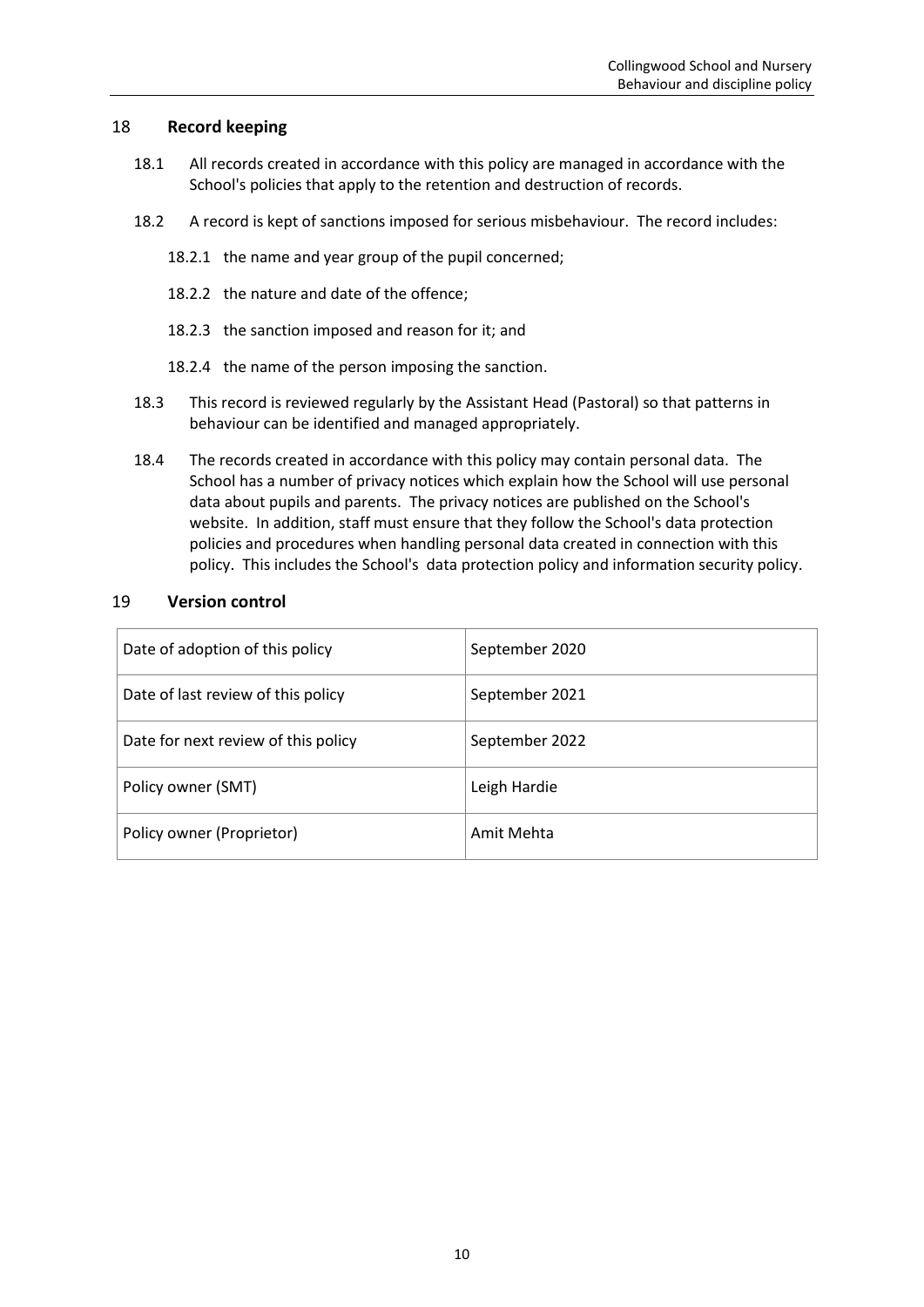## <span id="page-10-0"></span>**Appendix 1 Rewards and sanctions**

### **1. Consequences of Positive Behaviour**

All staff in our school have high expectations of the children in terms of their relationships, choices and behaviour. Praise is key to nurturing motivated, engaged children who make good choices and consequently build positive relationships. Throughout school all staff should aim to reinforce good behaviour and exclaim how well a pupil has behaved.

We are aware that if we became complacent, many good choices could be taken for granted and many children who always make good choices could become 'invisible'. Therefore a key priority is to reward and praise good choices in order to reinforce good behaviour, build positive relationships and develop an ethos of kindness and co-operation.

We reward good 'choices' in these ways:

- Verbal praise and written praise for good work
- Academic merits for both effort and achievement, which are celebrated both in the classroom and in assembly
- The Collingwood 'Tree of Virtues', which is a visual record of our core values for those children who regularly demonstrate the positive behaviour listed above
- Displaying examples of excellent work in art/design, sports, and drama and concert achievements
- Informal postcards home to celebrate notable behaviour
- We operate a "star pupil" system, celebrating the successes of a different pupil from each class every week. He/she receives a certificate in the Friday celebration assembly.
- Annual subject and year group prizes
- All children can gain House Points for good behaviour, kindness, thoughtfulness, good work.
- The School's Learning Powers are reinforced and celebrated through a class chart for house points - this includes positive behaviour traits such as cooperation, managing distractions and good concentration.

## **3. Consequences of Negative Behaviour**

A system of yellow and red cards and a follow-up detention system is in place for children who do not respond to initial warnings for their negative behaviour.

The Assistant Head will keep a record of positive/negative incidences and alongside the classroom code good behaviour is reinforced.

When poor behaviour is identified sanctions are implemented. We have a range of disciplinary measures which include:

- A verbal reprimand from a member of school staff
- If the verbal warning does not result in the improvement of behaviour, a yellow card is given.
- A further red card / detention can be given, in which the child is asked to reflect and think about their behaviour.
- Reports to parents (which are always worded to be as constructive as possible);
- Additional school work or repeating unsatisfactory work until it meets the required standard;
- Loss of privileges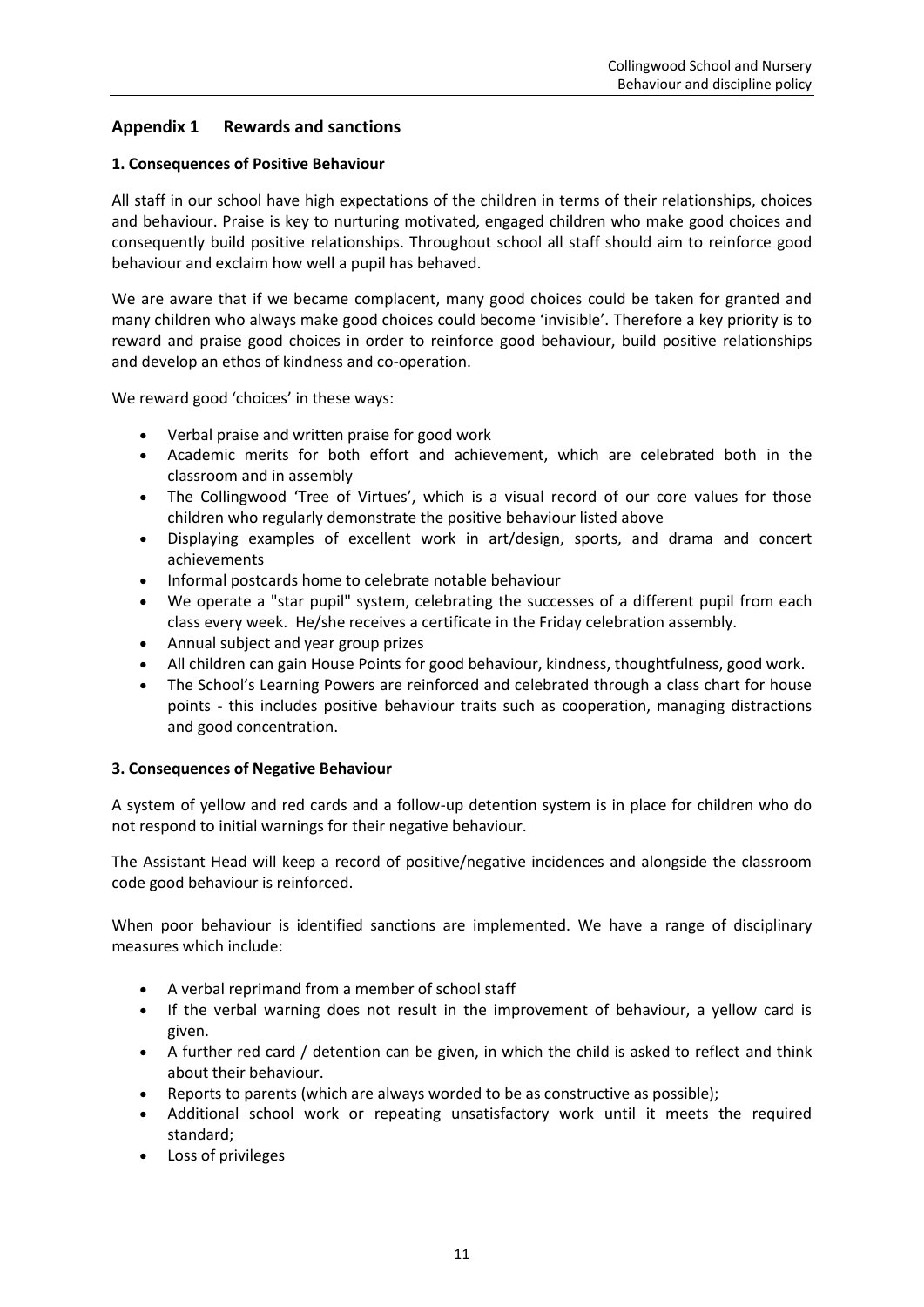The teacher is responsible in the first instance for dealing with minor infringements, such as lateness, casual rudeness or disruption in class, and late or poorly completed work. He/she may impose any of the sanctions above such as the setting of additional work or the pupil may be required to re-do unsatisfactory work. Repetition of this behaviour will be reported to the Assistant Head.

More serious misdemeanours and patterns of misbehaviour are reported to the Head.

When negative behaviour occurs, the staff are expected to be able to respond quickly, positively and effectively. Staff at Collingwood employ, consistently and clearly, a hierarchy of negative consequences if a child breaks a school rule.

We expect children to try their best in all activities. If they do not do so, we may ask them to redo or complete a task. Additionally, the child may be reprimanded and required to stay in at break time. Such a response could be a consequence of incomplete work, insensitivity towards another, inappropriate manners or unkindness to another.

If any child receives a red card, the child is reprimanded, the event recorded and the Assistant Head informed. In these cases, a lunchtime detention will be given. If this persists parents will be invited in to discuss the situation. It is expected that this will be extremely rare and the consequences of such negative behaviour ensure that system is used sparingly and effectively.

The safety of the children is paramount in all situations. If a child's behaviour endangers the safety of others, the class teacher stops the activity and prevents the child from taking part for the rest of that session.

Corporal punishment is prohibited during any activity (whether or not within the school premises) and neither can it be threatened. This applies to all members of staff, including volunteers. 'Physical intervention' may only be used in exceptional circumstances.

The school does not tolerate peer on peer (pupil on pupil) abuse of any sort. This may include bullying (including cyber-bullying), sexual harassment, sexual assault and sexting. If we discover that an act of bullying or intimidation has taken place, we act immediately to stop any further occurrences of such behaviour (please refer to the Anti-Bullying Policy and the Safeguarding Policy). If the behaviour continues, parents will be informed and, if there is reasonable cause to suspect a child is suffering or likely to suffer significant harm, the matter may be reported to the Sutton LCSP. and risk assessments will be put in place. The offending child will be excluded if necessary if previous interventions have been unsuccessful.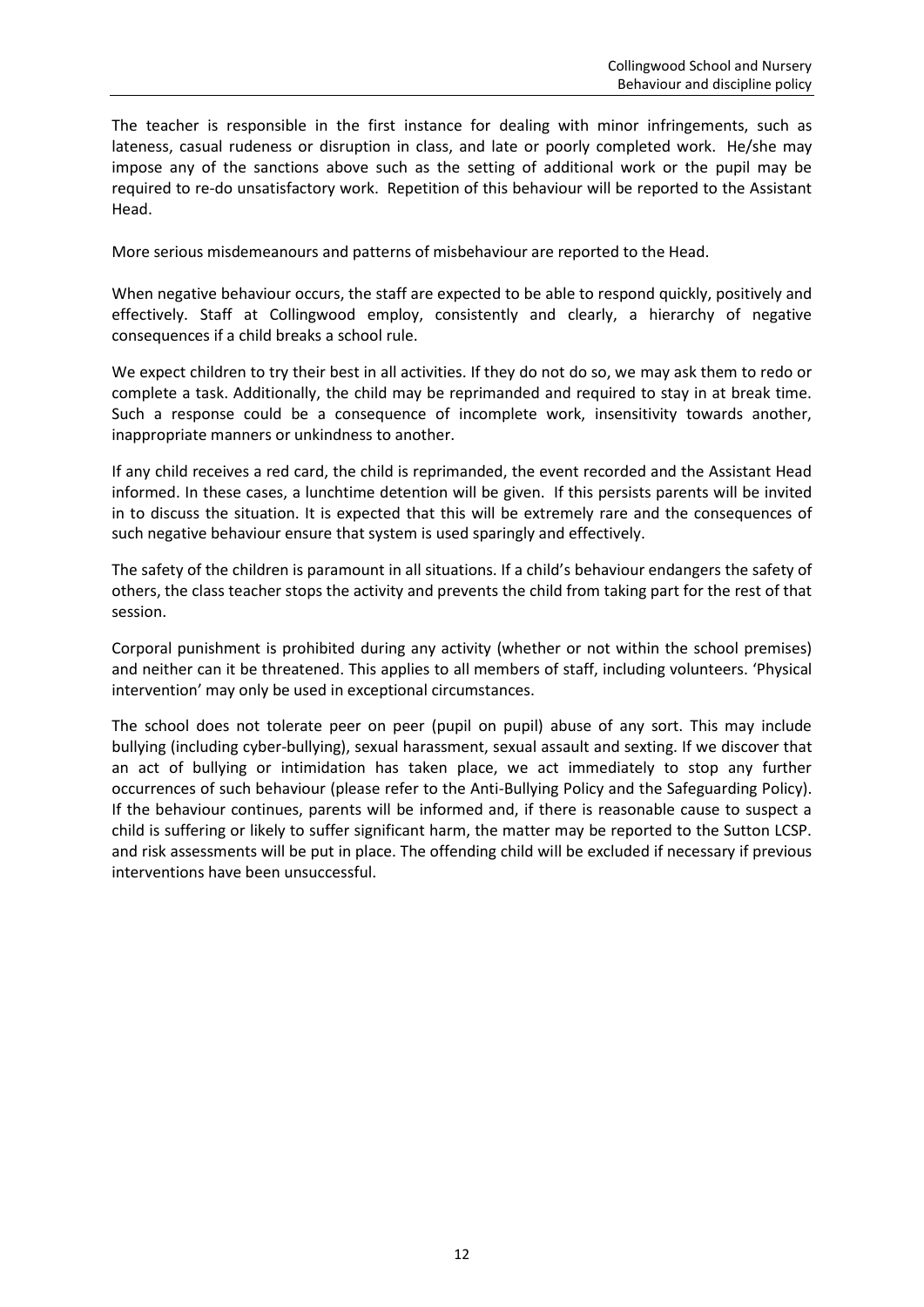## <span id="page-12-0"></span>**Appendix 2 Investigations into serious breaches of discipline**

- 1 The Head will appoint a senior member of staff to carry out an investigation.
- 2 Parents will be informed as soon as reasonably practicable after it becomes clear that the pupil may face disciplinary action for a serious breach of discipline, unless the School is prevented from doing so by the police if they are involved.
- 3 An investigation and any subsequent meeting will be conducted fairly and in a way which is appropriate to a school, without formal legal procedures.
- 4 A pupil may be suspended from the School while a complaint is being investigated or while an investigation is on hold (see paragraph [7](#page-12-1) below). Should a suspension continue for a period of more than five School days, the School will take reasonable steps to put in place arrangements to ensure the continuing education of the pupil. Parents should note that there may be a delay in providing work whilst teaching staff are given the opportunity to determine what work should be set. Alternatively, the pupil may be offered a segregated regime on School premises.
- 5 A pupil's space or belongings may be searched during the course of the investigation. See [Appendix 5](#page-17-0) of this policy for the School's policy on searching and confiscation.
- 6 If the pupil is to be interviewed as part of the investigation, arrangements will be made for him / her to be accompanied by a member of staff of his / her choice and /or by a Parent (if available at the relevant time). A minute of the interview will be recorded in writing by the interviewing member of staff. The pupil may be asked to confirm any statement made or minute taken to be true and accurate.
- <span id="page-12-1"></span>7 It may be necessary to delay an investigation or put it on hold, for example where external agencies such as the police or social services are involved and have advised that this is necessary. A decision to suspend an investigation will take into account advice from appropriate external agencies and will be subject to periodic review. If considered necessary, the School may make arrangements for legal representation for the pupil to be funded entirely at the Parents' expense. Regardless of delays caused by a police or other external agency investigation, the School will provide appropriate pastoral and other support for all pupils affected by the allegations under investigation.
- 8 The outcome of the investigation will be reported to the Head. If the findings of the investigation appears to support the allegation, complaint or rumour, a disciplinary meeting will be held in accordance with the procedures in [Appendix 3](#page-13-0) of this policy.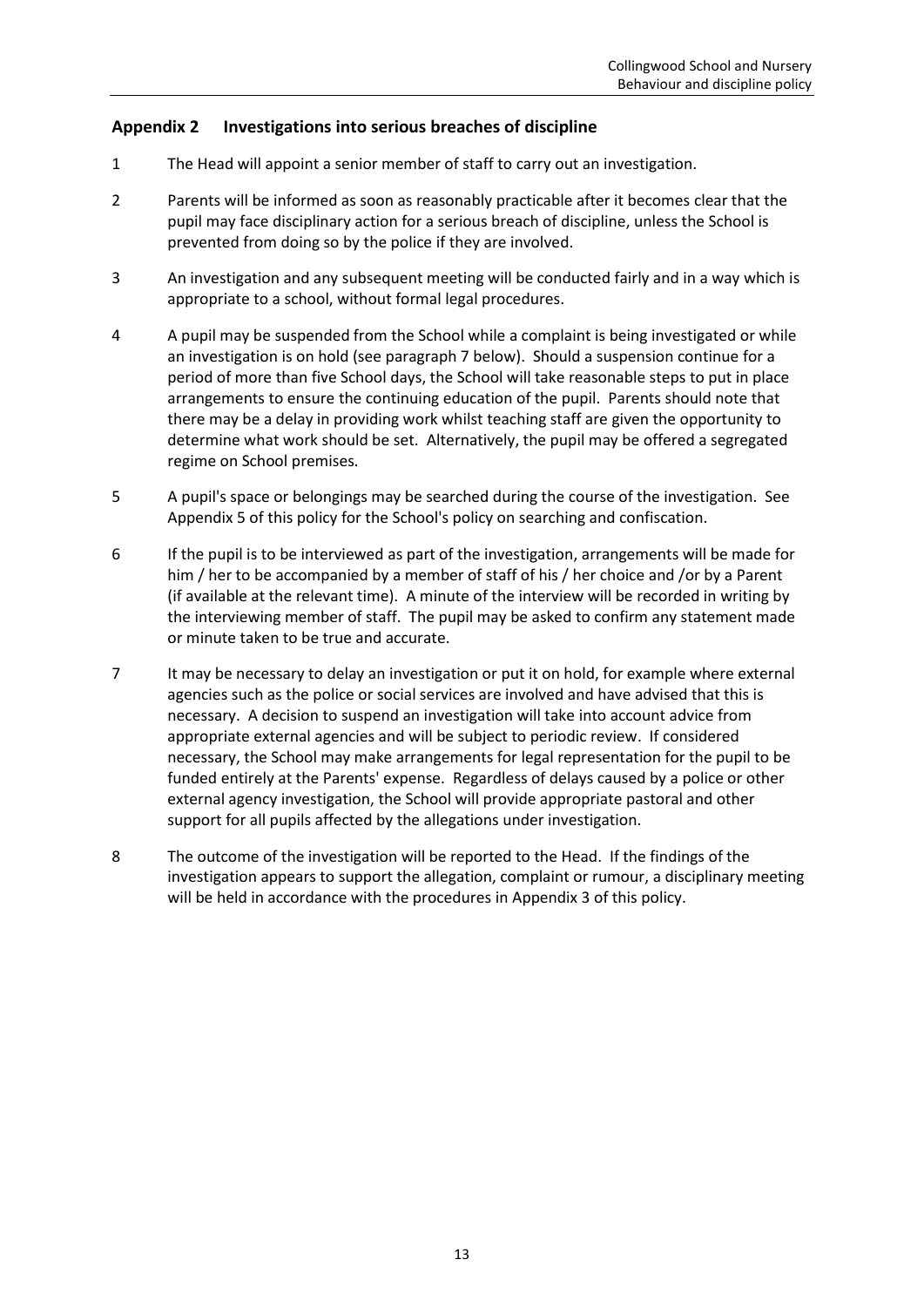## <span id="page-13-0"></span>**Appendix 3 Disciplinary meeting with the Head**

1 Where the findings of the investigation into an allegation, complaint or rumour of a serious breach of discipline appears to support the allegation, complaint or rumour, a disciplinary meeting with the Head will take place.

## 2 **Attendance**

- 2.1 The pupil and his / her Parents (if available) will be asked to attend the disciplinary meeting with the Head. The pupil may also be accompanied by a member of staff of his / her choice. Where the complaint concerns the behaviour of the Parents, the pupil will not generally be expected to attend the meeting and this procedure applies to the Parents only.
- 2.2 The person who undertook the investigation will be in attendance to explain the circumstances of the complaint and his / her investigation and an additional member of staff will be present to minute the meeting.
- 2.3 If the Parents or the pupil have any special needs or disability which call for additional facilities or adjustments (e.g. parking or the provision of documents in large print or other accessible format) those requirements should be made known to the Head so that appropriate arrangements can be made.
- 2.4 If a Parent is unable to attend because of, for example, travel and working commitments, the School will make reasonable alternative arrangements to ensure the Parent can be involved, remotely if necessary, with the disciplinary process and their child's education.

### 3 **Meeting**

- 3.1 Documents available at the disciplinary meeting with the Head may include:
	- 3.1.1 a statement setting out the allegations regarding the pupil or, where applicable, the Parents;
	- 3.1.2 written statements and notes of the evidence supporting the allegations, and any relevant correspondence;
	- 3.1.3 the investigation report;
	- 3.1.4 the pupil's school file and (if separate) conduct record;
	- 3.1.5 the relevant School policies and procedures.
- 3.2 The Head will consider the allegations and the evidence, including statements made by and / or on behalf of the pupil or, where applicable, the Parents.
- 3.3 The pupil and his / her Parents will have an opportunity to state their side of the case.
- 3.4 The Head will inform the pupil and his / her Parents of the range of disciplinary sanctions which the Head considers are open to him / her if the allegation, complaint or rumour is sufficiently proved.
- 3.5 Unless the Head considers that further investigation is needed, he / she will close the meeting and inform the pupil and the Parents that they will be notified of his / her decision in writing.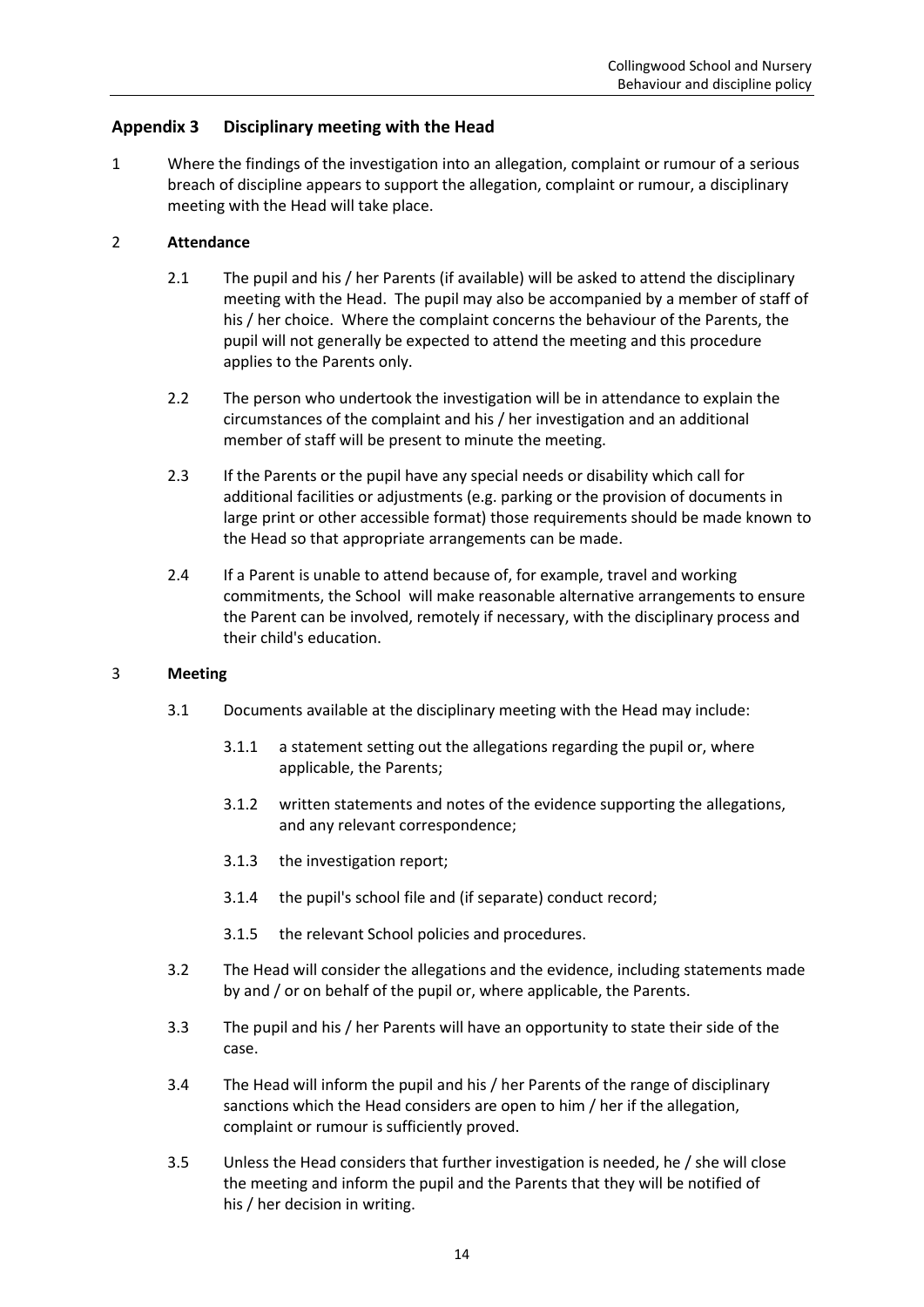### 4 **Decision**

- 4.1 The Head will consider whether the allegation, complaint or rumour has been sufficiently proved. The standard of proof shall be the civil standard, i.e. the balance of probabilities. The pupil's disciplinary record will be taken into account where the complaint concerns the conduct of the pupil.
- 4.2 The Head may expel or remove a pupil or impose any other sanction he considers to be appropriate in accordance with this policy.
- 4.3 The Head will notify the Parents of his decision in writing, with reasons, within three working days of the disciplinary meeting.
- 4.4 A decision to expel or remove a pupil shall take effect five working days of the date of the Head's letter confirming his / her decision. Until then, the pupil shall remain suspended and away from School premises.

### 5 **Review**

- 5.1 The Parents or the pupil may request a Review of the Head's decision to expel or remove a pupil from the School or where the pupil is suspended from the School for 11 working days or more or where a suspension would result in the pupil missing a public examination]. The request must be made within five working days of the date of the Head's letter confirming his decision.
- 5.2 If such a request is made, the pupil shall remain suspended until the Review has taken place and either the sanction is upheld or a reconsidered decision made.
- 5.3 See the expulsion and removal: review procedure for further information about requesting a Review and the detail of the procedure.

### 6 **Leaving status**

- 6.1 If a pupil is expelled or removed, his / her leaving status will be one of the following: expelled, removed or, if the offer is made by the Head and accepted by the Parents, withdrawn by parents.
- 6.2 Additional points of leaving status may include:
	- 6.2.1 the form of letter which will be written to the Parents and the form of announcement in the School;
	- 6.2.2 the form of reference which will be supplied for the pupil;
	- 6.2.3 the entry which will be made on the School record and the pupil's status as a leaver;
	- 6.2.4 arrangements for transfer of any course and project work to the pupil, his / her Parents or another school;
	- 6.2.5 whether (if relevant) the pupil will be permitted to return to School premises to sit public examinations;
	- 6.2.6 whether (if relevant) the School can offer assistance in finding an alternative placement for the pupil;
	- 6.2.7 whether the pupil will be entitled to leavers' privileges;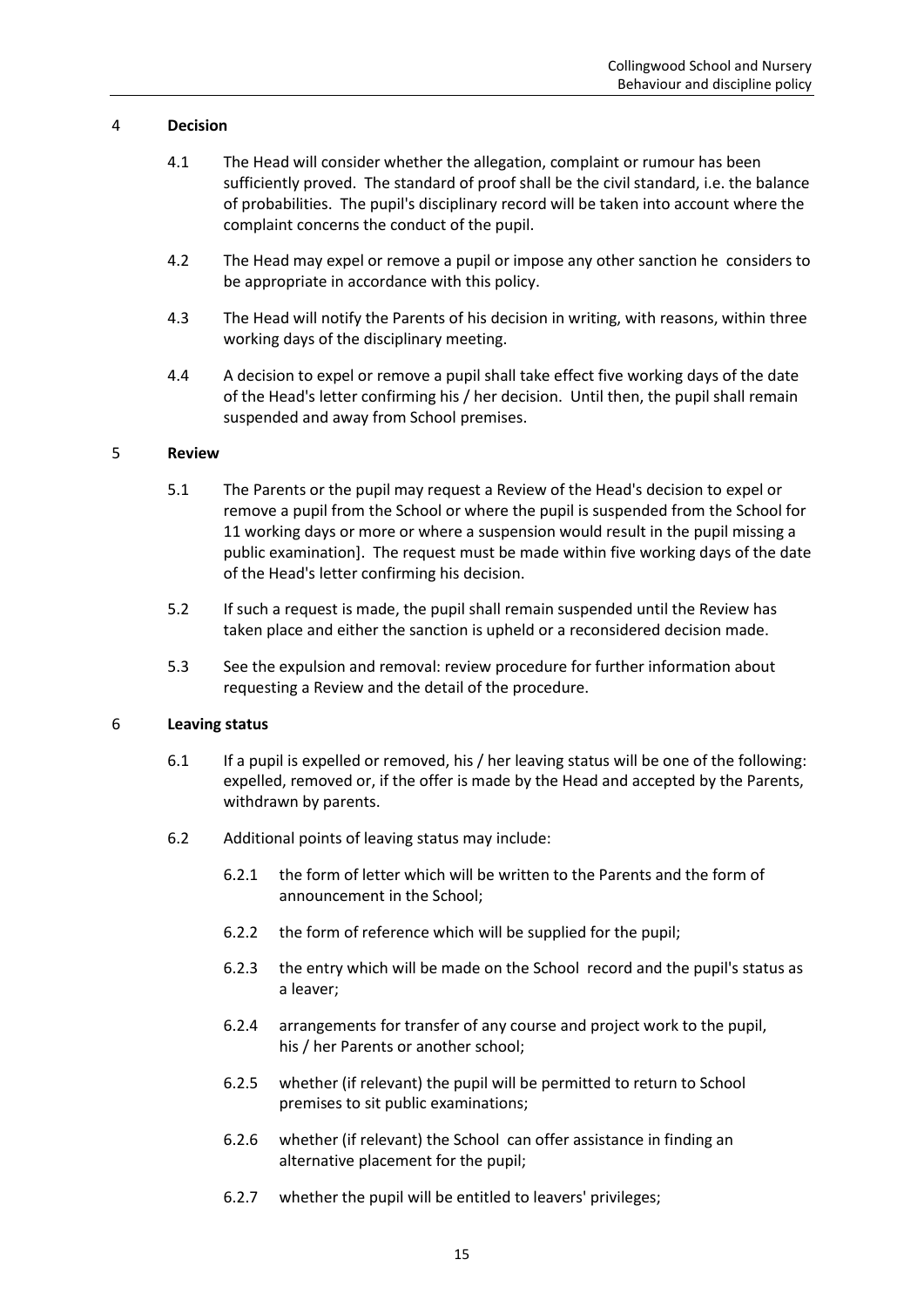- 6.2.8 the conditions under which the pupil may re-enter School premises in the future; and
- 6.2.9 **financial aspects**: payment of any outstanding fees and extras; whether the deposit will be returned or credited; refunded of prepaid fees.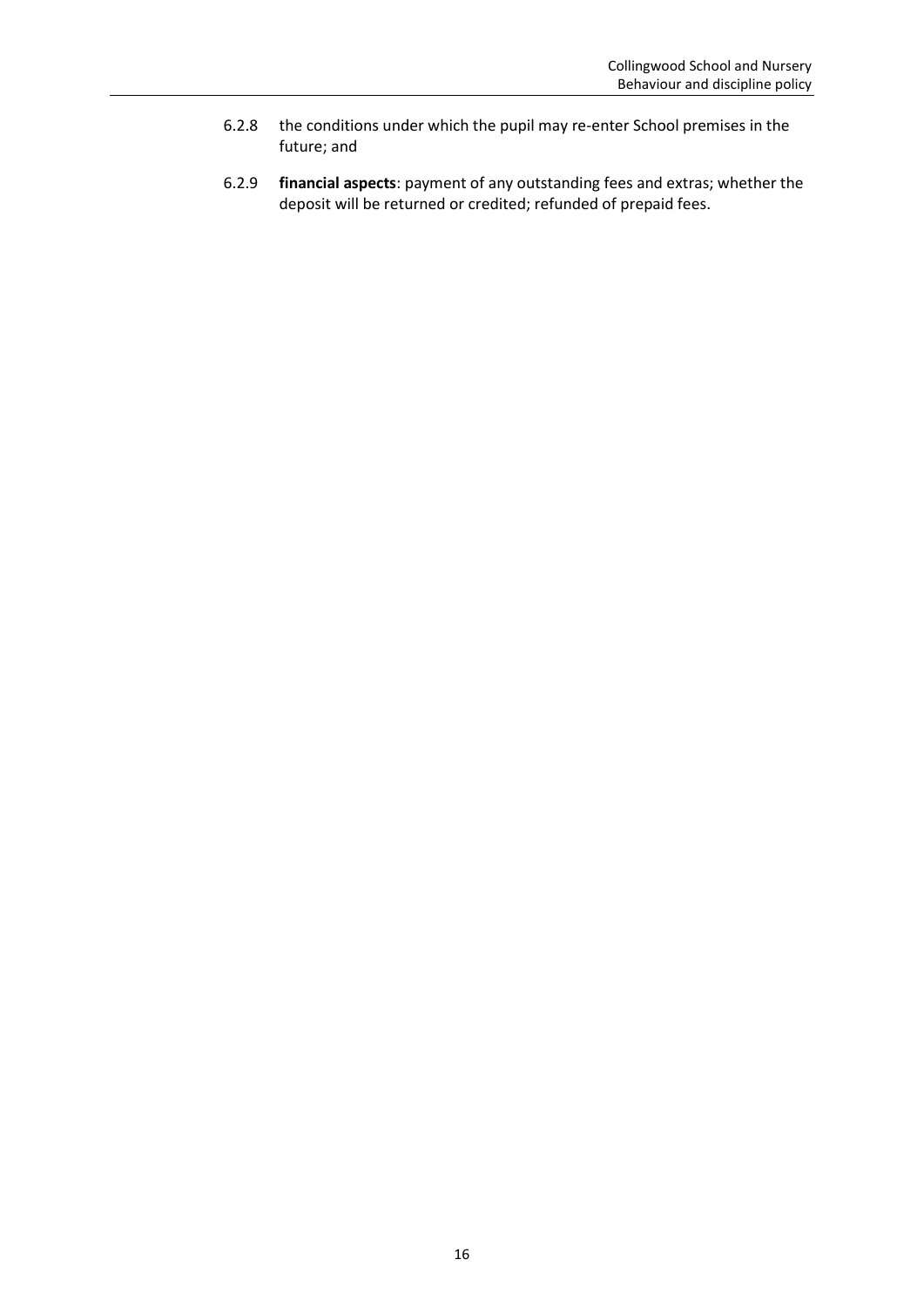## <span id="page-16-0"></span>**Appendix 4 Use of reasonable force**

- 1 There are circumstances when it is appropriate for staff to use reasonable force to safeguard pupils. Any use of reasonable force will be in accordance with the DfE guidance [Use of](https://www.gov.uk/government/uploads/system/uploads/attachment_data/file/444051/Use_of_reasonable_force_advice_Reviewed_July_2015.pdf)  [reasonable force \(DfE, July 2013\).](https://www.gov.uk/government/uploads/system/uploads/attachment_data/file/444051/Use_of_reasonable_force_advice_Reviewed_July_2015.pdf)
- 2 Reasonable force may be used to prevent a pupil from doing or continuing to do any of the following:
	- 2.1 committing a criminal offence;
	- 2.2 injuring themselves or others;
	- 2.3 causing damage to property, including their own;
	- 2.4 engaging in any behaviour prejudicial to good order and discipline at the School or among any of its pupils, whether that behaviour occurs in a classroom or elsewhere.
- 3 In these circumstances, force will be used for two main purposes: to control pupils or to restrain them. Reasonable force may be used, for example, to restrain a pupil at risk of harming themselves or another individual or to prevent a pupil leaving a classroom where allowing them to do so would risk their safety or lead to behaviour that disrupts the behaviour of others.
- 4 In addition, reasonable force may be used to conduct a search for certain "prohibited items" (see [Appendix 5](#page-17-0) below).
- 5 In these circumstances, 'reasonable' means using no more force than is needed.
- 6 In deciding whether reasonable force is required, the needs and particular vulnerabilities of individual pupils will be considered and reasonable adjustments will be made for pupils with special educational needs or disabilities. The School will establish proactive and positive behaviour support strategies for pupils with particular needs, in consultation with their parents, to reduce the occurrence of challenging behaviour and the need to use reasonable force.
- 7 Where reasonable force is used by a member of staff, the Deputy Head must be informed of the incident and it will be recorded in writing. The pupil's Parents will be informed about serious incidents involving the use of force. In the EYFS setting, the pupil's Parents will be informed about any use of force on the day of the incident or as soon as reasonably practicable.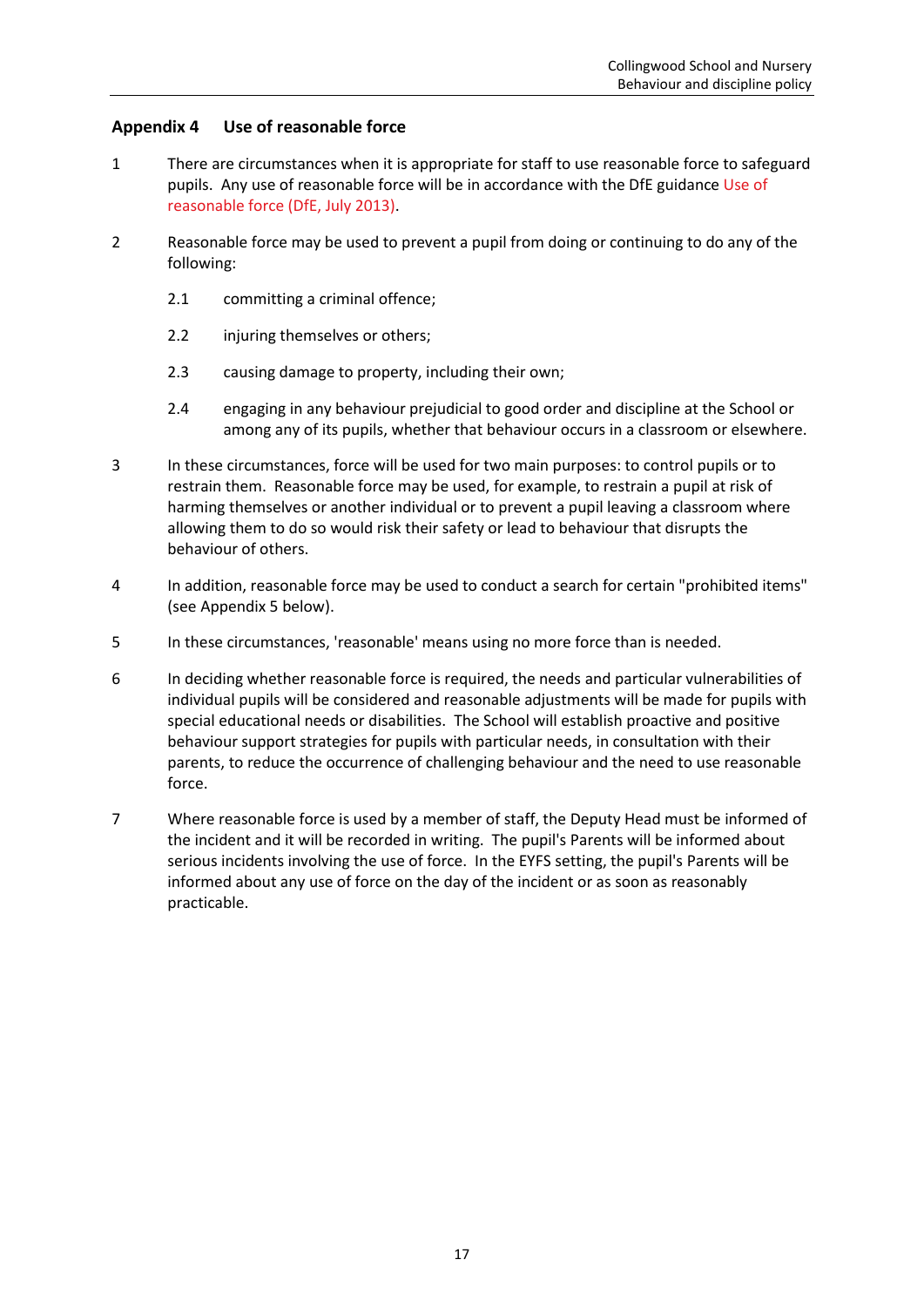## <span id="page-17-0"></span>**Appendix 5 Searching and confiscation**

- 1 All schools have a general power to impose reasonable and proportionate disciplinary measures (Education and Inspections Act 2006). This enables a member of staff to confiscate, retain or dispose of a pupil's property as a disciplinary penalty where it is reasonable to do so.
- 2 The School's policy on searching and confiscation has regard to the DfE guidance Searching, [screening and confiscation: advice for schools \(DfE, January 2018\).](https://www.gov.uk/government/uploads/system/uploads/attachment_data/file/674416/Searching_screening_and_confiscation.pdf)

### <span id="page-17-1"></span>3 **Prohibited items**

- 3.1 The following are "prohibited items" under Section 550ZA(3) of the Education Act 1996 and Regulation 3 of the Schools (Specification and Disposal of Articles) Regulations (SI 2012/951):
	- 3.1.1 knives or weapons, alcohol, illegal drugs and stolen items;
	- 3.1.2 tobacco and cigarette papers, fireworks and pornographic images;
	- 3.1.3 any article that a member of staff reasonably suspects has been, or is likely to be used:
		- (a) to commit an offence; or
		- (b) to cause personal injury to, or damage to the property of, any person (including the pupil); and
	- 3.1.4 any item banned by the School rules that are identified as being items which may be searched for.
- <span id="page-17-3"></span><span id="page-17-2"></span>3.2 The School has banned items that are reasonably believed to be likely to cause harm or disruption. Pupils must not have these items in their possession on School premises or at any time when they are in the lawful charge and control of the School (for example on an educational visit).

### 4 **Searching with consent**

- 4.1 Before any search is undertaken the pupil will usually be asked to consent. In seeking consent, the age and maturity of the pupil will be taken into account together with any special needs the pupil may have. Written consent will not usually be required.
- 4.2 The consent of the pupil must be obtained for searches for items that are not "prohibited items" as listed in section [3](#page-17-1) above. The consent of the pupil must be sought even if he / she is not at the School at the time. If a member of staff suspects that a pupil has an item that is banned by the School they can instruct the pupil to turn out his / her pockets or bag.
- 4.3 If the pupil refuses to provide consent disciplinary action may be taken in accordance with the School's behaviour and discipline policy.

### 5 **Searching for prohibited items**

5.1 Where the Head or an authorised member of staff has reasonable grounds to suspect that a pupil may have a prohibited item, consent is not required and the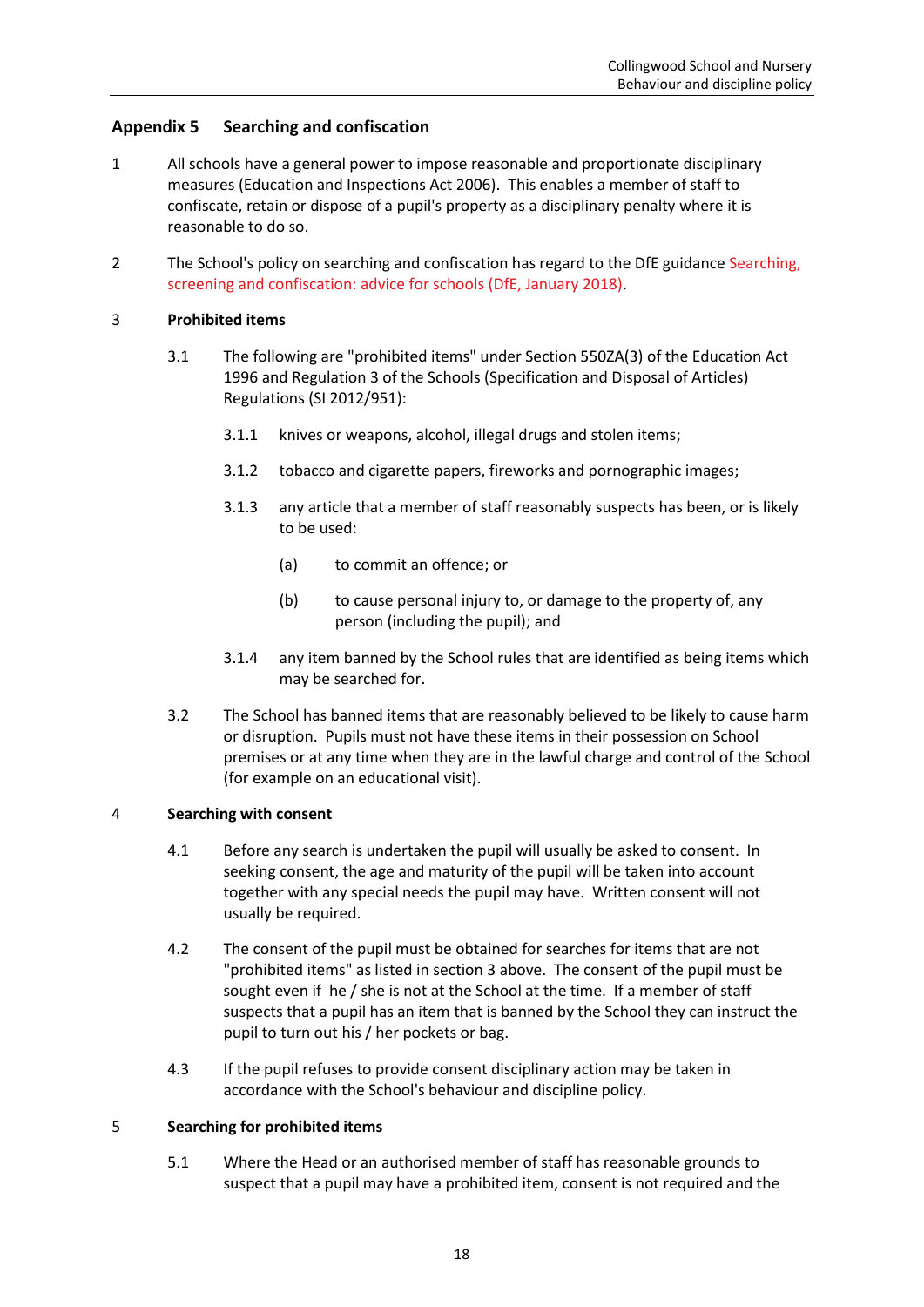search will be carried out, using reasonable force if necessary (such force may not be used in searches for items included i[n 3.1.4](#page-17-2)[3.1.3\(b\)](#page-17-3) above).

- 5.2 Searches will be carried out only on School premises or, if elsewhere, where the member of staff has lawful control or charge of the pupil, for example on an educational visit or in training settings.
- 5.3 If it is believed that a pupil has a prohibited item, it may be appropriate for a member of staff to carry out:
	- 5.3.1 a search of outer clothing; and / or
	- 5.3.2 a search of School property (e.g. pupils' lockers or desks)
	- 5.3.3 a search of personal property (e.g. bag or pencil case).
- 5.4 Searches will be conducted in such a manner as to minimise embarrassment or distress. Any search of a pupil or their possessions will be carried out in the presence of the pupil and another member of staff. Where a pupil is searched, the searcher and the second member of staff present will be the same sex as the pupil.
- 5.5 Where it is reasonably believed that serious harm may be caused if the search is not carried out immediately and it is not practicable to summon another member of staff, a member of staff may carry out a search of a pupil of the opposite sex and / or in the absence of a witness.
- 5.6 Where the Head, or staff authorised by the Head, find anything which they have reasonable grounds for suspecting is a prohibited item, they may seize, retain and dispose of that item in accordance with this policy.

### 6 **Confiscation**

- 6.1 Under the School's general power to discipline, a member of staff may confiscate, retain or dispose of a pupil's property as a disciplinary penalty where it is reasonable to do so.
- 6.2 Confiscation of an item may take place following a lawful search, as set out above, or however the item is found if the member of staff considers it to be harmful or detrimental to School discipline.

### 7 **Searching electronic devices**

- 7.1 An electronic device such as a mobile phone or a tablet computer may be confiscated in appropriate circumstances in accordance with this policy. If there is good reason to suspect that the device has been, or could be used to cause harm, to disrupt teaching or break School rules, any data or files on the device may be searched and, where appropriate, data or files may be erased before the device is returned to its owner. Any search of an electronic device should be conducted in the presence of another member of staff.
- 7.2 Any data or files will only be erased, if there is good reason to suspect that the data or files have been, or could be used to cause harm, to disrupt teaching or break School rules.
- 7.3 If inappropriate material is found on an electronic device, the member of staff may delete the material, retain it as evidence of a breach of School discipline or criminal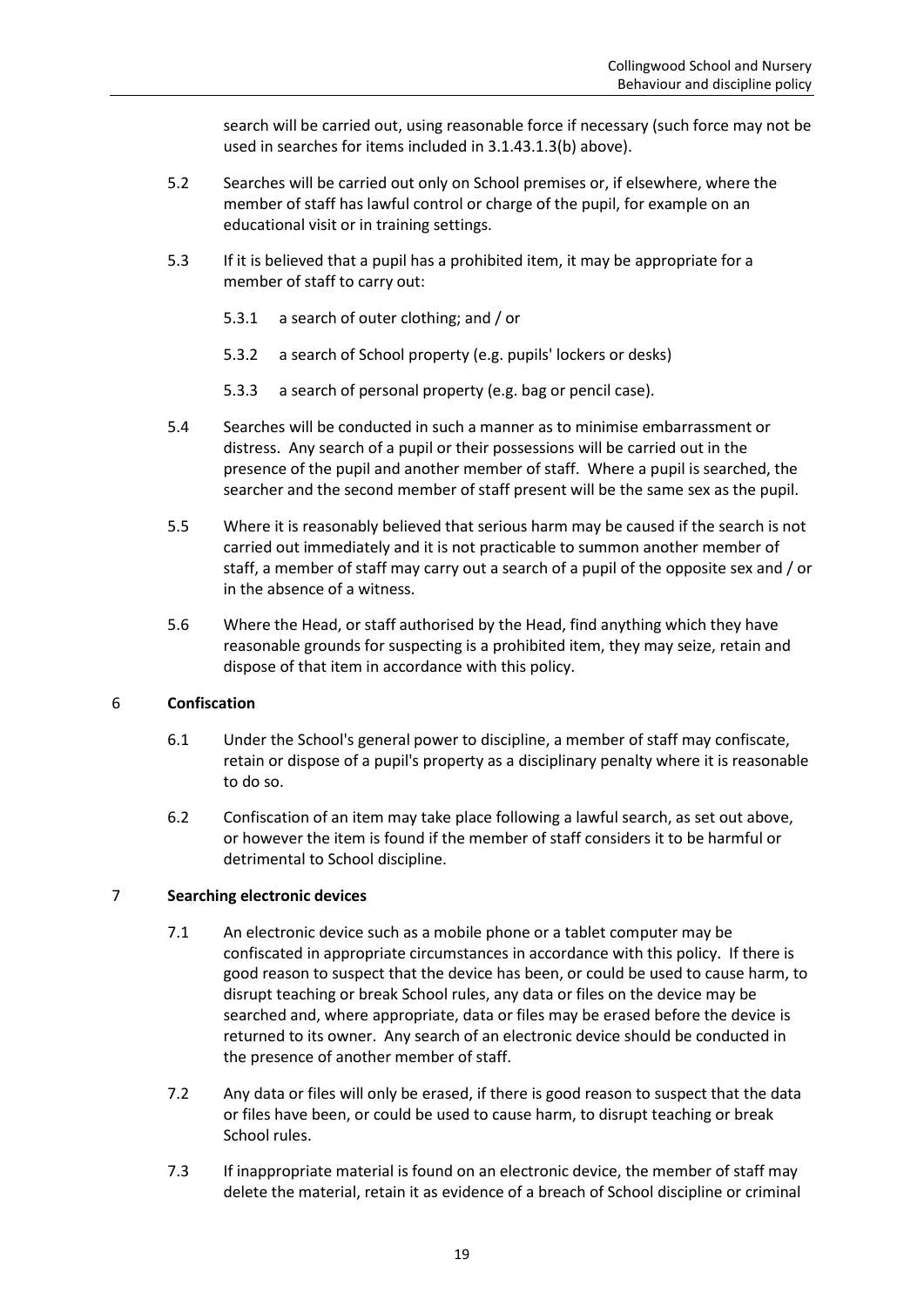offence or hand it over to the police if the material is suspected to be evidence relevant to an offence.

7.4 Staff should not view or forward illegal images of a child. When viewing an image is unavoidable staff should follow the School's policy on sexting as set out in Appendix 1 of the Safeguarding and Child Protection Policy and Procedures.

## 8 **Disposal of confiscated items**

- 8.1 **Alcohol**: alcohol which has been confiscated will be destroyed.
- 8.2 **Controlled drugs**: controlled drugs will usually be delivered to the police as soon as possible. In exceptional circumstances and at the discretion of the Head or authorised member of staff, the drugs may be destroyed without the involvement of the police if there is good reason to do so. All relevant circumstances will be taken into account and staff will use professional judgement to determine whether the items can be safely disposed of. They will not be returned to the pupil.
- 8.3 **Other substances**: substances which are not believed to be illegal drugs but which are harmful or detrimental to good order and discipline may be confiscated and destroyed. Where it is not clear whether or not the substance seized is an illegal drug, it will be treated as though it is illegal and disposed of as above.
- 8.4 **Stolen items**: stolen items will usually be delivered to the police as soon as possible. However, if, in the opinion of the Head or authorised member of staff, there is good reason to do so, stolen items may be returned to the owner without the involvement of the police. This is likely to apply to items of low value, such as pencil cases.
- 8.5 **Tobacco or cigarette papers**: tobacco or cigarette papers will be destroyed.
- 8.6 **Fireworks**: fireworks will not be returned to the pupil. They will be disposed of safely at the discretion of the Head or other authorised member of staff which may include donation to an appropriate charity.
- 8.7 **Pornographic images**: pornographic images involving children or images that constitute "extreme pornography" under section 63 of the Criminal Justice and Immigration Act 2008 will be handed to the police as soon as practicable. As possession of such images may indicate that the pupil is at risk of harm, the Designated Safeguarding Lead will also be notified and will decide whether to make a referral to children's social care.
- 8.8 Other pornographic images will also be discussed with the Designated Safeguarding Lead. The images may then be passed to children's social care for consideration of any further action. If no action is to be taken by the local authority the images will be erased after a note has been made for disciplinary purposes, confirming the nature of the material.
- 8.9 **Article used to commit an offence or to cause personal injury or damage to property**: such articles may, at the discretion of the Head or authorised member of staff taking all the circumstances into account, be delivered to the police, returned to the owner, retained or disposed of.
- 8.10 **Weapons or items which are evidence of an offence**: such items will be passed to the police as soon as possible.